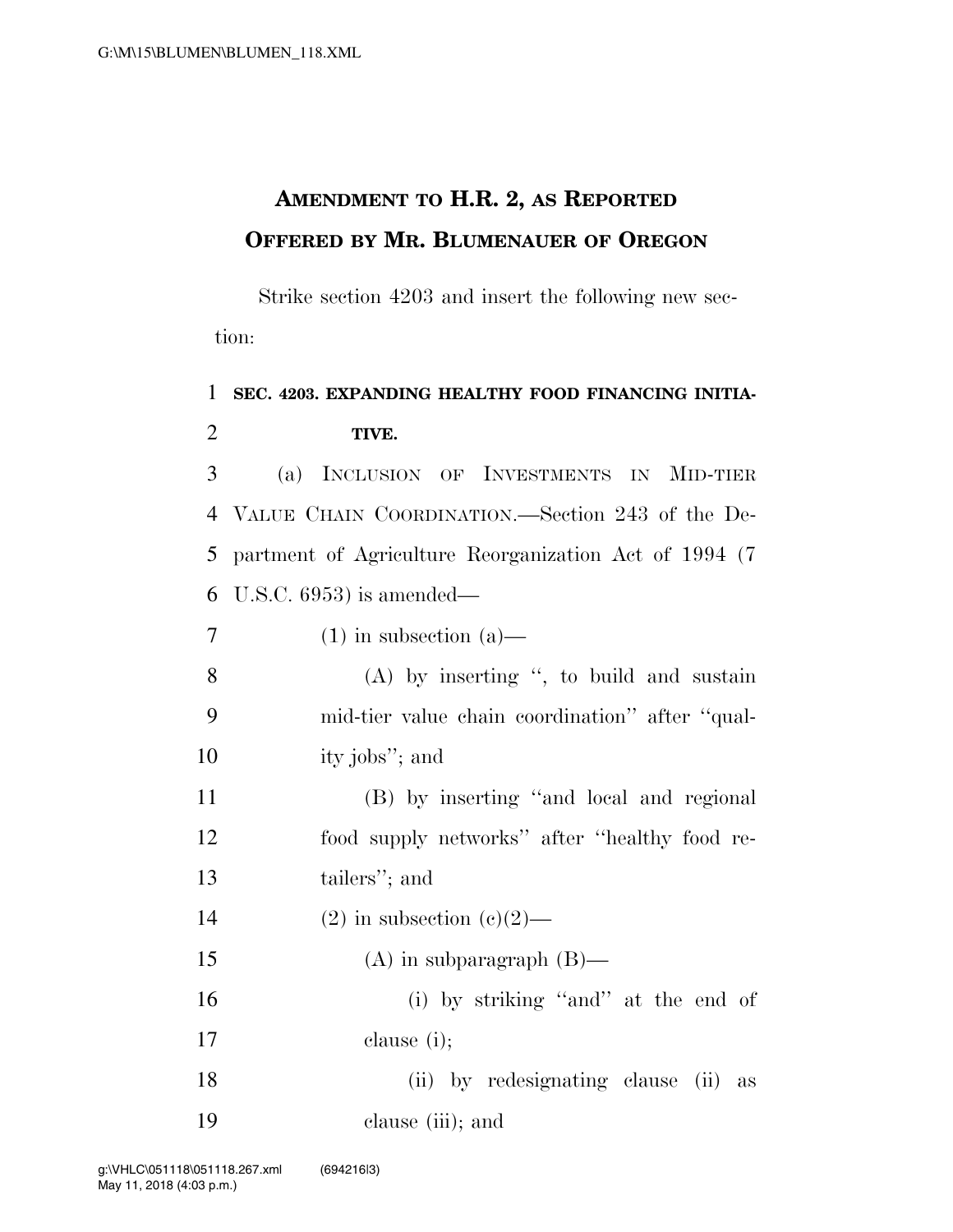| $\mathbf{1}$   | (iii) by inserting after clause (ii) the                    |
|----------------|-------------------------------------------------------------|
| $\overline{2}$ | following new clause:                                       |
| 3              | "(ii) to link farmers, ranchers, and                        |
| $\overline{4}$ | fisheries with local and regional food sup-                 |
| 5              | ply networks moving agricultural products                   |
| 6              | of mid-tier value chains to consumers in                    |
| 7              | underserved areas with moderate- and low-                   |
| 8              | income populations; and"; and                               |
| 9              | $(B)$ in subparagraph $(C)(ii)$ —                           |
| 10             | (i) by redesignating subclause (VI) as                      |
| 11             | subclause (VII); and                                        |
| 12             | (ii) by inserting after subclause $(V)$                     |
| 13             | the following new subclause:                                |
| 14             | "(VI) The project creates or                                |
| 15             | strengthens a mid-tier value chain.".                       |
| 16             | (b) DEFINITIONS.—Section 243(b) of the Depart-              |
| 17             | ment of Agriculture Reorganization Act of 1994 (7 U.S.C.    |
| 18             | $6953(b)$ is amended—                                       |
| 19             | $(1)$ by redesignating paragraphs $(3)$ through             |
| 20             | $(7)$ as paragraphs $(4)$ through $(8)$ , respectively; and |
| 21             | $(2)$ by inserting after paragraph $(2)$ the fol-           |
| 22             | lowing new paragraph:                                       |
| 23             | "(3) MID-TIER VALUE CHAIN.—The term 'mid-                   |
| 24             | tier value chain' has the meaning given the term in         |